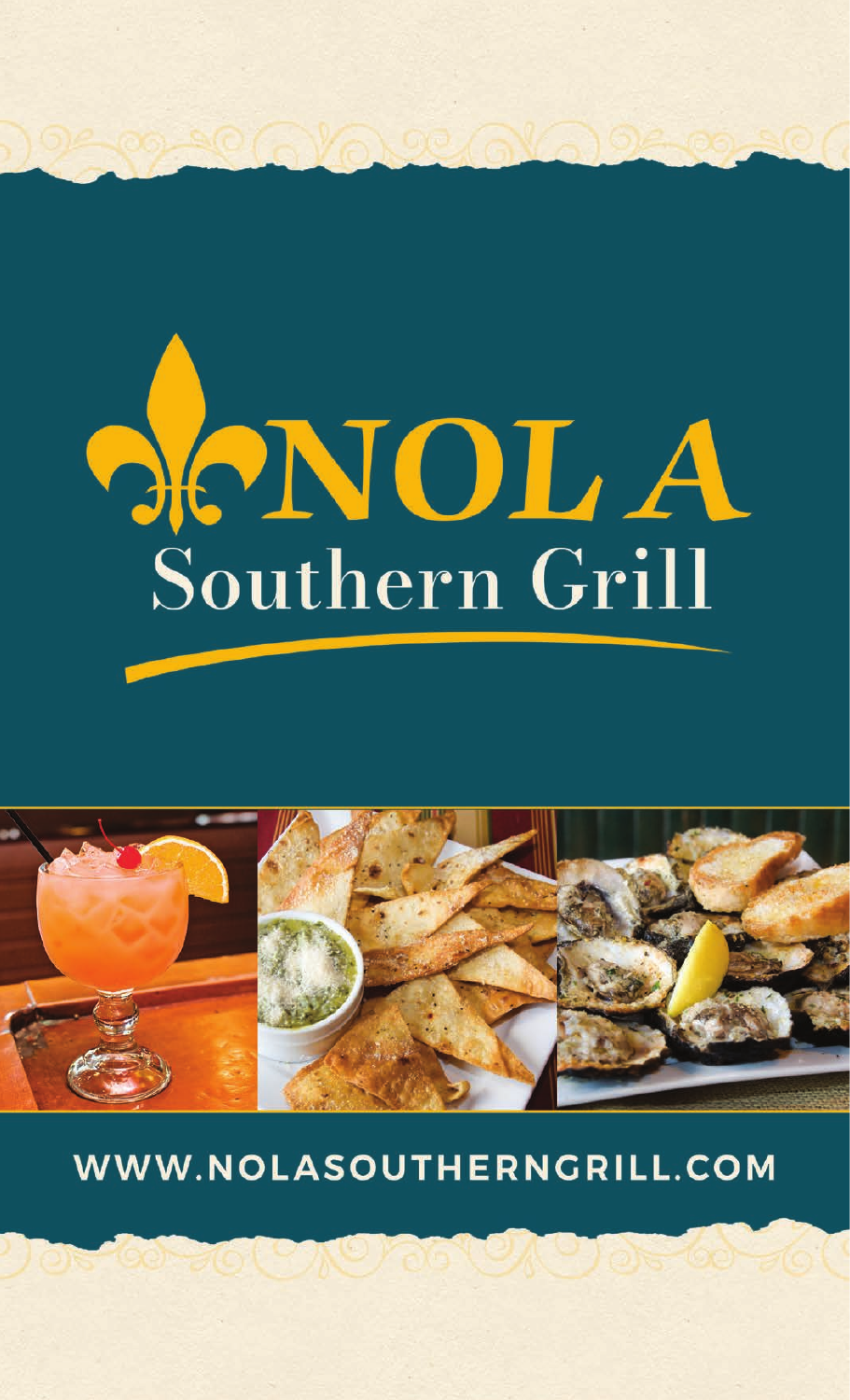# **DRAFT BEER**

Bud Light Michelob Ultra Parish "Envie" IPA Elysian "Space Dust" IPA Gnarly Barley "Korova" Tin Roof "Blonde" Angry Orchard Cider

**SM 3.00 LG 4.00 IMPORT SM 4.50 LG 5.50**

**DOMESTIC**

# **BOTTLED BEER**

**DOMESTIC 3.50 | IMPORT 4.25**

Abita Amber Abita Purple Haze Blue Moon Coors Light **Budweiser** Bud Light **Corona** Dos Equis

**Guiness** Heineken Michelob Ultra Miller Lite O'doul's Stella Artois Samuel Adams Yuengling

# **SPECIALTY DRINKS**

#### **PAIN KILLED**

Rum, pineapple & orange juices, piña colada. 11.99 Add a Bumbu Kicker 4.99

#### **STRAWBERRY FIZZ FEST**

Refreshing mix of vodka, strawberry purée, sour & sprice. 11.99

#### **BAYOU PUNCH**

Our twist on a rum punch! Rum, peach schnapps, blue curacao, pineapple & orange juice. 11.99

**THE VOODOO** Colorful layered cocktail with rum, coconut rum, pineapple, sour & melon. 11.99

### **NEW ORLEANS HURRICANE** 11.99

#### **NOLA BLOODY MARY** 9.99

**CUCUMBER ORANGE MARGARITA** Sauza silver, agave nectar, sweet and sour, muddled cucumber and oranges. 11.99

**NOLA MARGARITA** Small 6.99 Large 10.99 **NEW ORLEANS ICED TEA**

Our version of the classic Long Island tea 10.99

# **FROZEN DRINKS**

**DAIQUIRIS** Strawberry, mango, or peach. 11.99 **MUDSLIDE** 11.99 **PIÑA COLADA** 11.99

# **WINES**

### **REDS**

| <b>WHITES</b>             |    |    |
|---------------------------|----|----|
| Menage a Trois, Red Blend |    | 30 |
| <b>House Pinot Noir</b>   | 6  | 20 |
| <b>House Cabernet</b>     | 6. | 20 |
| <b>House Merlot</b>       | h  | 20 |

| <b>House Chardonnay</b>   | 6   | 20        |
|---------------------------|-----|-----------|
| <b>House Moscato</b>      | 6   | 20        |
| <b>House Riesling</b>     | 6   | <b>20</b> |
| <b>White Zinfandel</b>    | 5.5 | 18        |
| <b>House Pinot Grigio</b> | 6   | 20        |
| <b>SPARKLING</b>          |     |           |

House Champagne 5 18

**BACKWOODS BLACKENED CHICKEN SALAD**

# **APPETIZERS**

#### **SPINACH & ARTICHOKE DIP**

A creamy blend of spinach, artichokes, and Parmesan cheese, served with floured tortilla chips. 10.99 **Toppings: Sautéed Crawfish 2.00 Sautéed Mushrooms 1.00 Lump Crabmeat 4.00**

#### **JACKED UP FRIED PICKLES**

Buttermilk marinated sliced pickles battered, cooked golden brown, served with Cajun Ranch dipping sauce and topped with Pepper Jack cheese 6.99

#### **LOADED CHEESE FRIES**

Our Cajun fries topped with homemade cheese sauce, Cheddar and Monterey Jack cheeses, bacon and green onions. Served with our Cajun Ranch dipping sauce. 8.99 **Add Roast Beef Debris 1.50**

#### **ZYDECO SHRIMP**

Lightly fried Gulf Shimp tossed with our homemade zesty sauce. 9.99

# **SOUPS & SALADS**

**CORN & CRAB BISQUE** cup 5.99 bowl 8.99

**SEAFOOD GUMBO** cup 5.99 bowl 8.99

**SOUP OF THE DAY** cup 4.99 bowl 7.99

**SIDE SALAD** Mixed greens with tomato, red onions, croutons, cucumber, shredded carrot, choice of dressing. 3.99

**SIDE CAESAR SALAD** Fresh cut Romaine, croutons, tossed with Caesar dressing. 3.99

**HOUSE SALAD** Mixed greens, cucumber, tomatoes, red onion, Cheddar cheese, croutons, choice of dressing. 8.99 **Add Grilled Shrimp 3.99 Grilled Chicken 2.99**

# **WRAP**

**RANCHERO**

**GATOR BITES** Tender gator tail meat from Southern Louisiana dusted in our Cajun cornmeal, fried crispy, served with our Cajun Ranch dipping sauce. 11.99

#### **THICK CUT ONION RINGS**

Freshly cut, hand battered to order and served with BBQ and Honey Mustard sauces. 7.99

#### **FRIED MUSHROOMS**

Hand breaded, deep fried and served with Cajun Ranch. 6.99

#### **CRABCAKES**

Two pan seared lump crab cakes served with Remoulade sauce 14.99

#### **BOUDIN EGGROLL**

Boudin, wrapped into an eggroll, deep-fried and served with pepper jelly. 10.99

**CAESAR SALAD** 

Crisp Romaine lettuce tossed with Caesar dressing, homemade croutons, finished with Parmesan cheese. 9.99 **Add Grilled Shrimp 3.99** 

**Add Grilled Chicken 2.99**

#### **BACKWOODS BLACKENED CHICKEN SALAD**

Blackened chicken breast atop leafy mixed greens finished with candied pecans, sliced tomato, cucumber, shredded carrots, avocado, Cheddar and Monterey Jack cheeses. Your choice of dressing. 13.99

### **GULF SHRIMP SALAD**

Choose fried or sautéed Gulf shrimp, served over mixed greens, tomato, cucumber, red onion, mixed cheese and our Remoulade dressing. 13.99

**SANDWICHES & WRAPS**

**Served with French Fries.**

#### **CHICKEN CAESAR WRAP**

Romaine lettuce, Parmesan cheese, creamy Caesar dressing, grilled chicken. 11.99 **RANCHERO WRAP**

Grilled chicken, lettuce, tomato, bacon, Cheddar cheese, ranch dressing. 11.99

**CAJUN WRAP CRAWFISH OR SHRIMP | FRIED OR GRILLED** Shredded lettuce, tomato, Cheddar & Monterey Jack cheeses, Cajun Ranch dressing. 12.99

#### **PULLED PORK SANDWICH**

Slow cooked pulled pork, BBQ sauce, bacon, Pepper Jack cheese on a toasted bun. 11.99

#### **MARDI GRAS WRAP**

Fried chicken strips, red beans, chicken and sausage jambalaya. 12.99



2/22

**French Fries Homemade Fried Okra Jambalaya Seasonal Veggies Garlic Potato Wedges**

 $0000000000$ 

**Red Beans Mac n' Cheese Hushpuppies Side Salad Side Caesar**

 $\overline{\mathbf{C}}$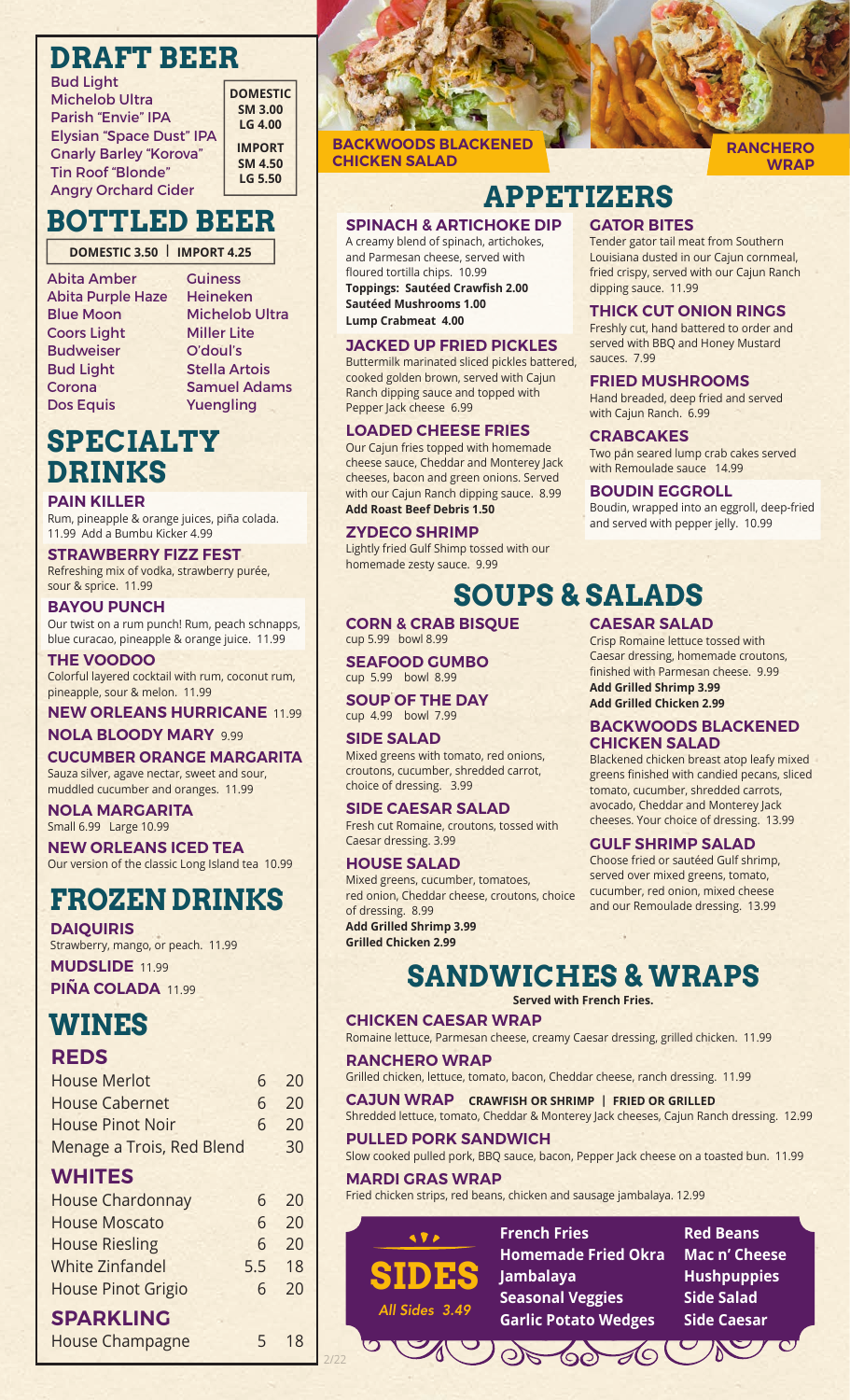## **BURGERS**

**Burgers are one half pound patties (8oz) served dressed with lettuce, tomato, onion & pickles. Served with French Fries.**

#### **THE ALL AMERICAN**

Seasoned and grilled, smothered with our homemade cheese sauce. 11.49

#### **OLD SMOKE HOUSE BURGER**

Our burger topped with slow roasted pulled pork, BBQ sauce, bacon and Cheddar cheese. 12.99

#### **NOLA BURGER**

Grilled and topped with Pepper Jack cheese and a Crawfish Au Gratin sauce. 12.99

### **N'AWLINS PO-BOYS**

**All Po-Boys served dressed with Tartar Sauce, Lettuce, Tomato and Pickles. Served with French Fries**

|                          | half  | whole |
|--------------------------|-------|-------|
| <b>FRIED GULF SHRIMP</b> | 9.99  | 13.99 |
| <b>CRISPY FRIED FISH</b> | 9.99  | 14.99 |
| <b>FRIED OYSTERS</b>     | 12.99 | 18.99 |
| <b>FRIED ALLIGATOR</b>   | 11.99 | 17.99 |
| <b>ROAST BEEF</b>        | 9.99  | 14.99 |
| <b>PULLED PORK</b>       | 9.99  | 12.99 |
|                          |       |       |

# **SEAFOOD PLATTERS**

**All platters served with French Fries, Hush Puppies, 2 Fried Onion Rings, French Bread, Cocktail and Tartar Sauce.**

**Add a fried soft shell crab to any platter for 6.99 Add cup of Gumbo to any platter for 4.99**

### **FRIED SHRIMP PLATTER** 17.99 **CRISPY FISH PLATTER** 17.99

### **SEAFOOD PLATTER** 26.99

Fried shrimp, oysters, fish, crabcake, hushpuppies, onion rings and French bread.



# **ENTRÉES & PASTA**

#### **SHRIMP AND GRITS**

Tender jumbo Gulf shrimp, sautéed in a light cream sauce, with bell peppers and mushrooms, ladled over cheese grits. 17.99

#### **SHRIMP ETOUFFÉE**

A New Orleans favorite served with white rice. 14.99

### **GRILLED OR PANEED CHICKEN ALFREDO**

Your choice of grilled or panéed chicken, tossed in a Penne pasta with our homemade Alfredo sauce. 14.99

### **LOADED BBQ CHICKEN**

Chargrilled chicken, BBQ sauce, bacon, Cheddar and Monterey Jack cheeses. Served with garlic potato wedges and seasonal veggies. 14.99

### **JASON'S CHICKEN PARMESAN**

Panéed chicken breast, deep fried, placed over Angel Hair pasta tossed in Marinara, topped with Pepper Jack cheese and Alfredo sauce. 13.99

### **TRADITIONAL RED BEANS & RICE**

Creamy red beans and rice with smoked sausage. 11.99 **CRABCAKE AND SHRIMP PASTA**

Sautéed shrimp, cajun cream sauce and Angel Hair pasta, topped with two pan seared lump crab cakes. 19.99

#### **CAJUN CHICKEN & MUSHROOMS**

Grilled chicken breast topped with sautéed mushrooms, shrimp and a Cajun cream sauce. Served with seasoned potatoes. 15.99

#### **CAJUN CHICKEN PASTA**

Grilled chicken, sauteed mushrooms, Penne pasta, Cajun cream sauce. 14.99

#### **SEAFOOD PASTA**

Sautéed shrimp and crawfish, seafood Alfredo sauce, Angel Hair pasta, topped with green onions and Parmesan cheese. 17.99

#### **CHOPPED STEAK**

Served over white rice, pan seared beef topped with caramelized onions, sautéed mushrooms, and roast beef gravy. 12.99

#### **TASTE OF NOLA**

Jambalaya, red beans & rice with smoked sausage and shrimp etouffée. 14.99

#### **SHRIMP OR FISH TACOS 12.99**

**(2) Fried or grilled.** Served with French Fries, cajun tartar sauce, pico de gallo, shredded cabbage.

# **FRESH FISH**

#### **PAN SEARED REDFISH**

Pan seared and topped with herb butter, served with garlic potato wedges and seasonal veggies. 19.99 **Add Shrimp Etouffée 2.95 Add Cajun Cream with Sautéed Shrimp 2.95**

#### **FLOUNDER FLORENTINE**

Grilled flounder, topped with a florentine sauce and sliced mushrooms. Served with garlic potato wedges and seasonal veggies. 21.99

#### **STUFFED CATFISH**

Two catfish filets stuffed with a crabcake, pan seared and topped with cajun cream, served with garlic potato wedges. 19.99

#### **BOILED CRAWFISH (Seasonal)** Boiled to order, served with lemon. Market Price

CONSUMER INFO: There may be a risk associated with consuming raw shellfish as is the case with other raw protein products. If you suffer from chronic illness of the liver, stomach or blood, or have other immune disorders, you should eat these products fully cooked.



**ON THE HALF SHELL** ½ dozen 10.99 | full dozen 17.99

**CHARBROILED** ½ dozen 13.99 | full dozen 23.99 Oysters on the half shell, charbroiled with our special blend of Parmesan cheese and herb butter.